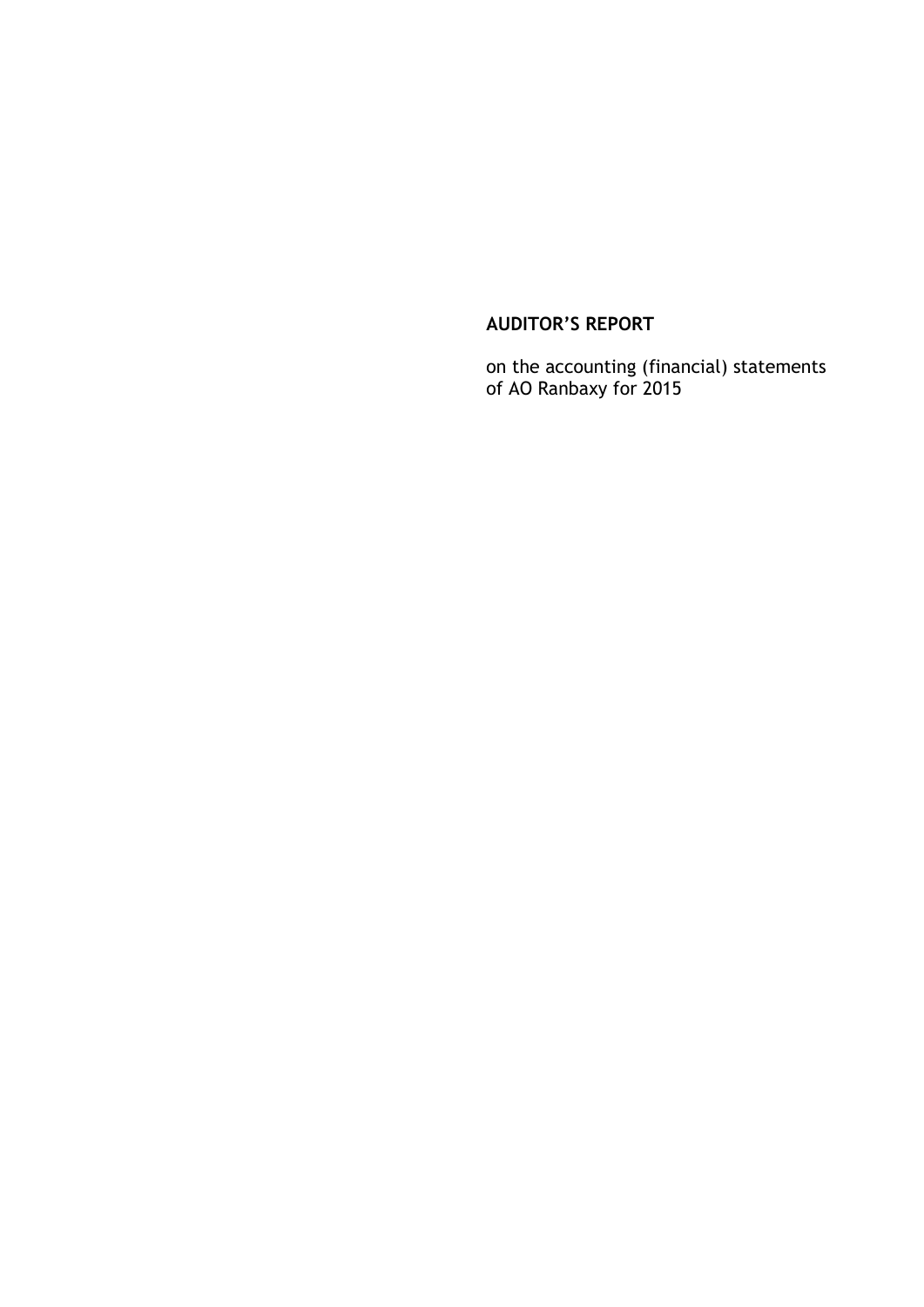

Тел: +7 495 797 56 65  $\Phi$ akc: +7 495 797 56 60 reception@bdo.ru www.bdo.ru

АО «БДО Юникон» Россия, 117587, Москва, Варшавское шоссе. д. 125, стр. 1, секция 11

# **AUDITOR'S REPORT**

#### **To the shareholders of AO RANBAXY**

#### **Audited entity**

Joint Stock Company RANBAXY (AO RANBAXY)

Reg. No. 1047796353846.

Location: Prospekt Mira 119, bld. 537/2, Moscow, 129223, Russia.

#### **Auditor**

BDO Unicon Aktsionernoe Obshchestvo (BDO Unicon AO)

Registered by Inspectorate of the Russian Ministry of Taxes and Levies No. 26 in the Southern Administrative District of Moscow under the Primary State Registration No. 1037739271701.

Location: Varshavskoye Shosse 125, bld. 1, section 11, Moscow, 117587, Russia.

BDO Unicon AO is a member of a professional association of auditors Self-Regulatory Organisation of Auditors "Audit Chamber of Russia" (Association), Primary Registration Number in the State Register of Auditors and Audit Organisations 10201018307.

The person authorised to sign the Auditor's Report is Director M.N. Aksenov acting under power of attorney No. 12-01/2016-BDO dated 1 January 2016

We have audited the enclosed accounting (financial) statements of AO Ranbaxy for 2015, which comprise:

- the balance sheet as at 31 December 2015;
- the profit and loss statement for 2015;
- Annex to the balance sheet and the profit and loss statement, including:

the statement of changes in equity for 2015;

the statement of cash flows for 2015;

notes to the accounting (financial) statements for 2015.

#### **Audited Entity's Responsibility for the Accounting (Financial) Statements**

Management of AO Ranbaxy is responsible for the preparation and fair presentation of these accounting (financial) statements in accordance with the statutory requirements of the Russian Federation for the preparation of accounting (financial) statements and for such internal control as management determines is necessary to enable the preparation of financial statements that are free from material misstatement, whether due to fraud or error.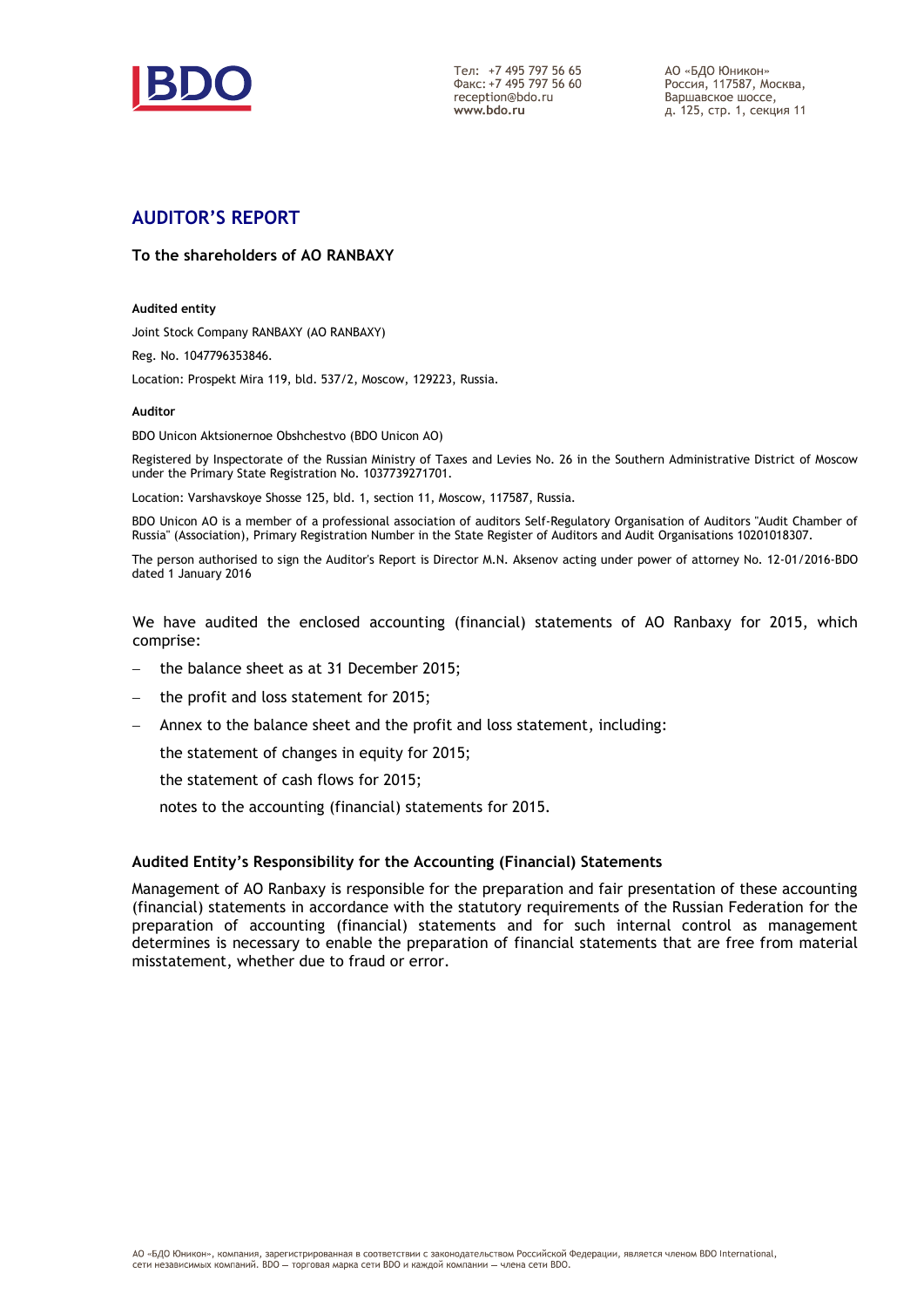### **Auditor's Responsibility**

Our responsibility is to express an opinion on whether the accounting (financial) statements are fairly presented based on our audit. We conducted our audit in accordance with Federal Auditing Standards. Those standards require that we comply with applicable ethical requirements, and also plan and perform the audit so as to obtain reasonable assurance that the accounting (financial) statements are free from material misstatement.

The audit involved procedures to obtain audit evidence supporting the amounts and disclosures in the accounting (financial) statements. The audit procedures selected depend on our judgment, including the assessment of the risks of material misstatement, whether due to fraud or error. In making those risk assessments, we considered the internal control system relevant to the preparation and fair presentation of the accounting (financial) statements in order to select appropriate audit procedures, but not for the purpose of expressing an opinion on the effectiveness of the internal control system.

The audit also included evaluating the appropriateness of accounting policies used and the reasonableness of accounting estimates made by management of the audited entity, as well as evaluating the overall presentation of the accounting (financial) statements.

We believe that the audit evidence obtained during the audit provides a reasonable basis for rendering a qualified opinion on the fair presentation of the accounting (financial) statements.

#### **Basis for Qualified Opinion**

1) Other income for 2015 and 2014 includes the bonuses and awards received by the Company for achieving certain volumes of regular purchases of goods from suppliers, amounting to RUB 42,220 thousand and RUB 32,464 thousand, respectively. These bonuses and awards were received by the Company in accordance with the concluded supply agreements.

In the Auditor's opinion, the amounts paid and/or payable to suppliers included in the cost of inventories should be net of all bonuses, discounts and other incentives provided to the Company for purchases of certain goods, regardless of the form in which they were provided, in accordance with the economic substance over form principle set forth in the current Russian accounting standards.

This irregularity resulted in misstatement of the following items in the profit and loss statement for 2015:

- Cost of sales (line 2120) were overstated by RUB 42,220 thousand;
- Other income (line 2340) was overstated by RUB 42,220 thousand;

and for 2014:

- Cost of sales (line 2120) were overstated by RUB 32,464 thousand;
- Other income (line 2340) was overstated by RUB 32,464 thousand.
- 2) Other expenses for 2015 and 2014 include the amount of bonuses and awards granted by the Company to buyers for achieving certain volumes of regular purchases of goods and early payments for goods, amounting to RUB 201,519 thousand and RUB 165,885 thousand, respectively. These bonuses and awards were provided by the Company to buyers in accordance with the sales agreements concluded with customers.

In the Auditor's opinion, the amounts paid and/or payable by customers should be included in the revenue net of all bonuses, discounts and other incentives provided by the Company for purchases of certain goods, regardless of the form in which they were provided, in accordance with the economic substance over form principle set forth in the current Russian accounting standards.

This irregularity resulted in misstatement of the following items in the profit and loss statement for 2015: